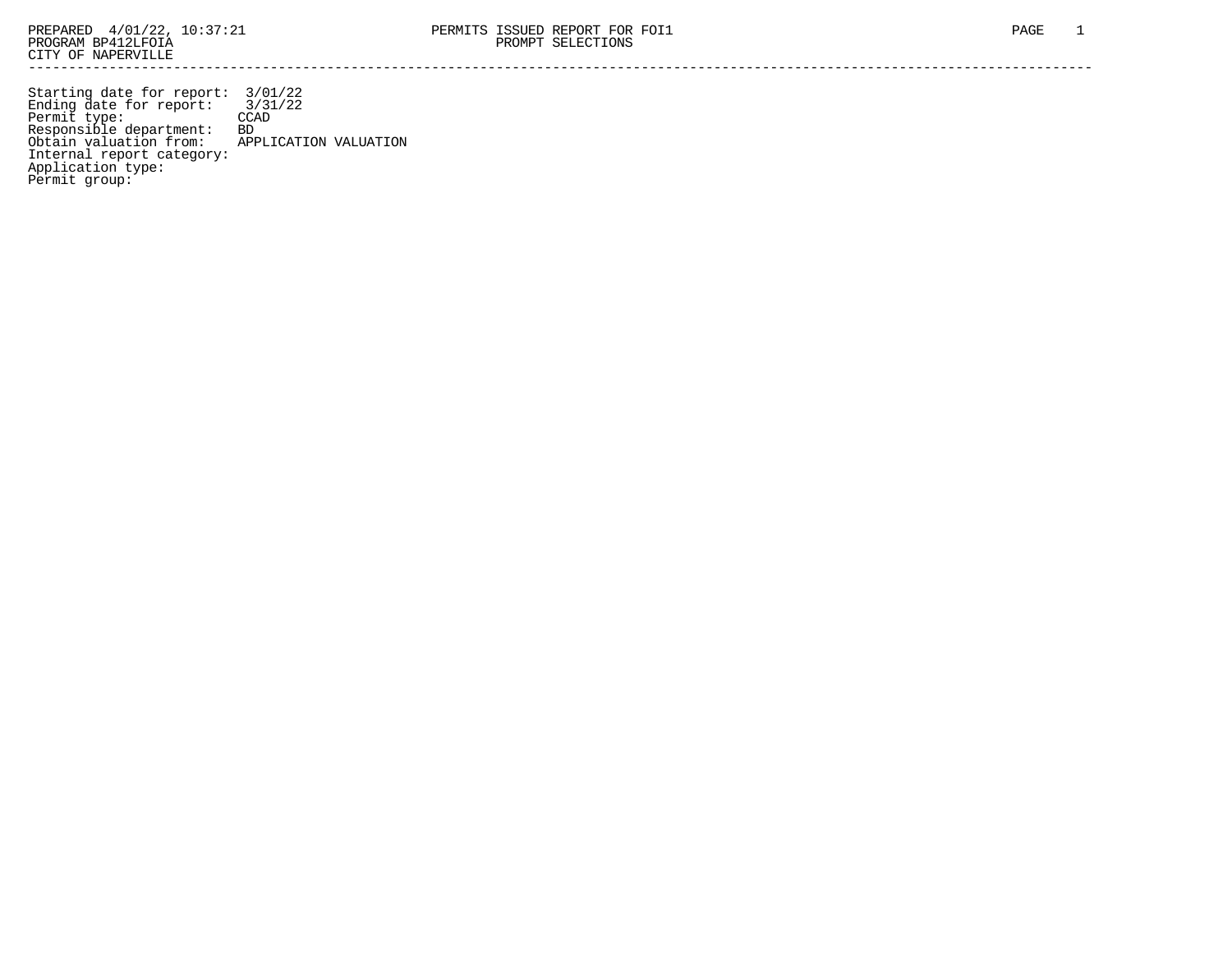## PREPARED 4/01/22, 10:37:21 PERMITS ISSUED REPORT<br>PROGRAM BP412LFOI1 PROGRAM PROGRAM PAGE 1 PROGRAM BP412LFOI1 3/01/22 THRU 3/31/22 CITY OF NAPERVILLE **Example 20** CITY OF NAPERVILLE PERMIT TYPE - CCAD COMMERCIAL - CAD OBTAINED VALUATION FROM APPLICATION VALUATION

| APPLICATION APPLICATION TYPE AND DESCRIPTION<br>DATE<br>VALUATION                                                                                                                                                                                                                                                                                          | Parcel Number<br>Alternate ID Code        | PROPERTY OWNER/<br>CONTRACTOR                                             |
|------------------------------------------------------------------------------------------------------------------------------------------------------------------------------------------------------------------------------------------------------------------------------------------------------------------------------------------------------------|-------------------------------------------|---------------------------------------------------------------------------|
| 20-00000277 CAL COMMERCIAL ALTERATION/REPAIR (NO NEW SQ FTG) 1550 N ROUTE 59 170                                                                                                                                                                                                                                                                           |                                           |                                                                           |
| $\begin{tabular}{ll} \texttt{-----} \texttt{-----} & \texttt{2/04/20} & \texttt{\$10000} \\ \texttt{Contractor} & \texttt{#:} & 708-665-4466 & \end{tabular}$                                                                                                                                                                                              |                                           | D-07101080220000N268 -34 DORSH CONSTRUCTION                               |
| STRUCTURE – 000 000 ANMOL STRUCTURE – 000 000 ANMOL STRUCTURE – 1900 OO ANMOL STRUCTURE – 1900 OO ANMOL SERVIC<br>PERMIT TYPE – CCAD 00 COMMERCIAL – CAD 1999 1999 1999 22 1999 1999 1999 NCK CONSTRUCTION LLC<br>STRUCTURE - 000 000 ANMOL<br>-----------                                                                                                 |                                           | G & A PLUMBING SERVICES                                                   |
| 21-00004031 CAL COMMERCIAL ALTERATION/REPAIR (NO NEW SO FTG) 1355 E OGDEN AV 109                                                                                                                                                                                                                                                                           |                                           |                                                                           |
| Contractor #: 702-308-9788                                                                                                                                                                                                                                                                                                                                 |                                           | D-08081010150000N1862-42    VIA MERIDIANA CONTRACTORS LLC                 |
| STRUCTURE - 000 000 AMERICAN FAMILY CARE<br>PERMIT TYPE - CCAD 00 COMMERCIAL - CAD<br>-----------                                                                                                                                                                                                                                                          | ISSUE DATE<br>3/04/22                     | SUBCONTRACTOR(S)<br>ILLINOIS ELECTRICIANS GROUP<br>ALL STATE PLUMBING INC |
| 21-00004789 CAL COMMERCIAL ALTERATION/REPAIR (NO NEW SQ FTG) 2835 AURORA AV 115                                                                                                                                                                                                                                                                            |                                           |                                                                           |
| $--------- 10/12/21$ \$98000<br>Contractor #: 815-250-7810                                                                                                                                                                                                                                                                                                 |                                           | $D-07221020240000N1153-94$ MIDWEST FACILITIES & CONSTR.                   |
| FRUCTURE - 000 000 DOORDASH SUBCONTRACTOR(S)<br>PERMIT TYPE - CCAD 00 COMMERCIAL - CAD 3/10/22 TRI-M ELECTRIC, INC<br>STRUCTURE - 000 000 DOORDASH<br>------------                                                                                                                                                                                         |                                           | DEPENDABLE PLUMBING INC                                                   |
| 21-00005163 CAL COMMERCIAL ALTERATION/REPAIR (NO NEW SQ FTG) 263 SHUMAN BL 550                                                                                                                                                                                                                                                                             |                                           |                                                                           |
| $\frac{11}{04/21}$ \$2000000<br>Contractor #: 630-834-1669<br>Contractor #: 630-834-1669                                                                                                                                                                                                                                                                   | D-07014000340000N7 -24 J C ANDERSON INC   |                                                                           |
| $\begin{array}{cccc}\texttt{STRUCTURE} & - & 000 & 000 & \texttt{IMEG CORPORTION} \\\texttt{PERMIT TYPE} & - & \texttt{CCAD} & 00 & \texttt{COMERCIAL} & - & \texttt{CAD} & \end{array} \qquad \begin{array}{cccc}\texttt{ISSUE} & \texttt{DATE} \\\texttt{3/04/22} \\\texttt{3/04/22} \\\texttt{BLADE ELECTRIC & TECHNOLOGIES} \end{array}$<br>---------- |                                           |                                                                           |
| 21-00005367 CAL COMMERCIAL ALTERATION/REPAIR (NO NEW SQ FTG) 2212 FERRY RD 107                                                                                                                                                                                                                                                                             |                                           |                                                                           |
| $---------$ 11/17/21 \$100000<br>Contractor #: 630-306-7000                                                                                                                                                                                                                                                                                                |                                           | D-07042051430000N1705-3 KURE CONSTRUCTION INC.                            |
| $\begin{tabular}{lllllllllll} \texttt{STRUCTURE} & - & 000 & 000 & \texttt{IRON} & \texttt{GATE} & - & \texttt{KENNEDY} & & & & & & \texttt{ISSUE} & \texttt{DATE} \\ \texttt{PERMIT} & \texttt{TYPE} & - & \texttt{CCAD} & 00 & \texttt{COMMERCIAL} & - & \texttt{CAD} & & & & 3/09/22 \\ \end{tabular}$<br>-----------                                   |                                           | SUBCONTRACTOR(S)<br>TOPPEL PLUMBING INC<br>B.I.G. ELECTRIC INC            |
| 21-00005530 CAL COMMERCIAL ALTERATION/REPAIR (NO NEW SQ FTG) 1284 RICKERT DR                                                                                                                                                                                                                                                                               |                                           |                                                                           |
| $--------- 12/07/21$ \$150000<br>Contractor #: 312-374-3385                                                                                                                                                                                                                                                                                                | D-07262020030000N712 -127 CHAS BENDER CO. |                                                                           |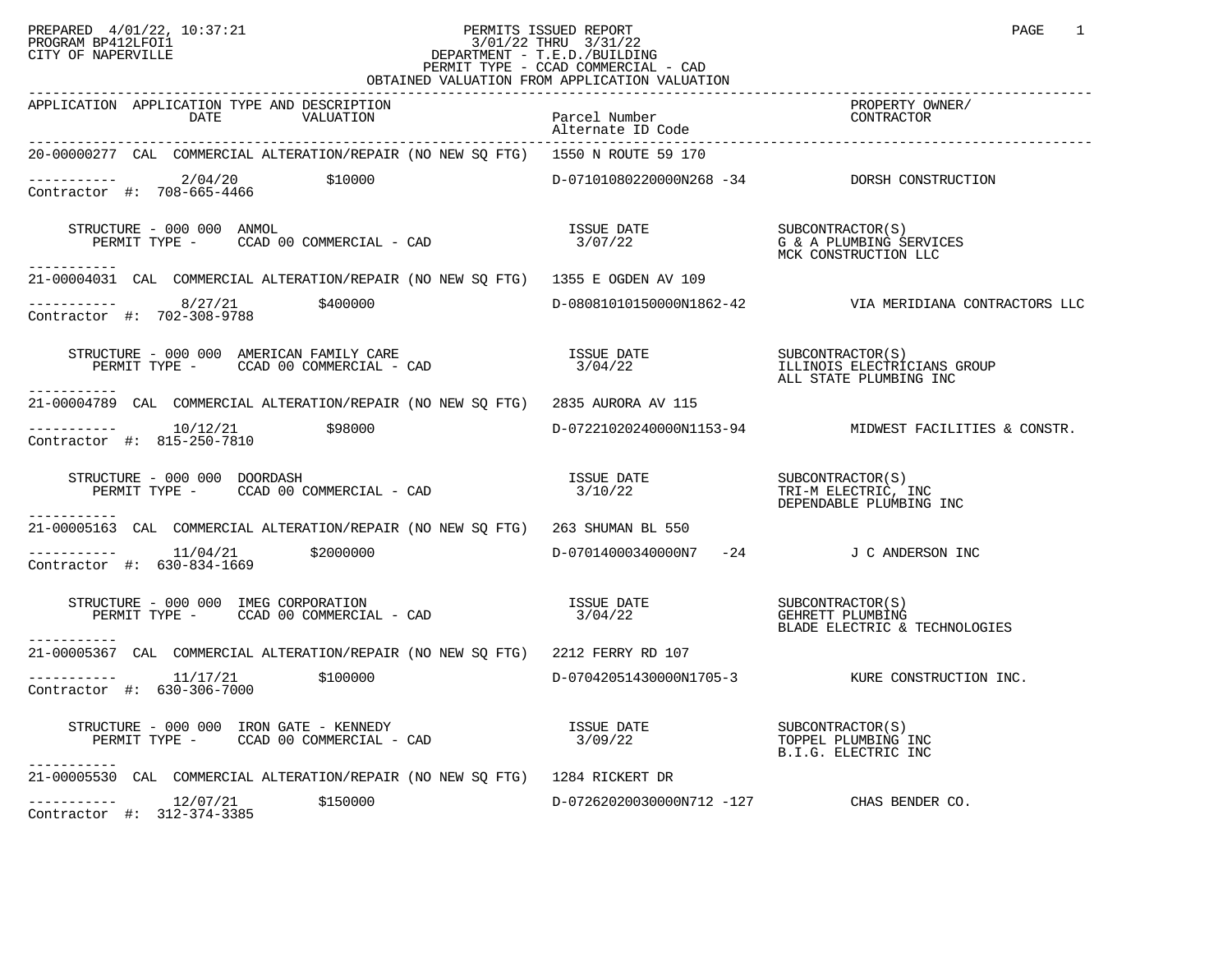## PREPARED 4/01/22, 10:37:21 PERMITS ISSUED REPORT<br>PROGRAM BP412LFOI1 PAGE 2 PROGRAM BP412LFOI1 PROGRAM BP412LFOI1 3/01/22 THRU 3/31/22 CITY OF NAPERVILLE **Example 20** CITY OF NAPERVILLE PERMIT TYPE - CCAD COMMERCIAL - CAD OBTAINED VALUATION FROM APPLICATION VALUATION

| APPLICATION APPLICATION TYPE AND DESCRIPTION<br>DATE<br>VALUATION                                                                                                                                                                                                                                                                                                    | Parcel Number                          | PROPERTY OWNER/<br>CONTRACTOR                                                                         |
|----------------------------------------------------------------------------------------------------------------------------------------------------------------------------------------------------------------------------------------------------------------------------------------------------------------------------------------------------------------------|----------------------------------------|-------------------------------------------------------------------------------------------------------|
| 21-00005530 (CONTINUED)                                                                                                                                                                                                                                                                                                                                              |                                        |                                                                                                       |
| $\begin{array}{cccccc} \texttt{STRUCTURE} & - & 000 & 000 & \texttt{ADVANCED} & \texttt{PSYCHIARTIC} & \texttt{SOLUTIONS} & & & & & \texttt{ISSUE} & \texttt{DATE} & & & & \texttt{SUBCONTRACTOR(S)}\\ & & & \texttt{PERMIT TYPE} & - & & \texttt{CCAD} & 00 & \texttt{COMMERCIAL} & - & \texttt{CAD} & & & & \\ \end{array}$<br>-----------                         |                                        |                                                                                                       |
| 21-00005573 CAL COMMERCIAL ALTERATION/REPAIR (NO NEW SQ FTG) 348 S ROUTE 59                                                                                                                                                                                                                                                                                          |                                        |                                                                                                       |
| $\begin{tabular}{ll} \texttt{----------} & 12/10/21 & \texttt{\$690000} \\ \texttt{Contractor} & \texttt{#:} & 847-807-8190 \\ \end{tabular}$                                                                                                                                                                                                                        |                                        | D-07221020240000N1153-94 TOWER COMMERCIAL CONSTRUCTION                                                |
| STRUCTURE - 000 000 FIVE BELOW<br>PERMIT TYPE - CCAD 00 COMMERCIAL - CAD                                                                                                                                                                                                                                                                                             | ISSUE DATE<br>3/01/22                  | SUBCONTRACTOR(S)<br>POWER SOURCE ELECTRIC<br>SOUTH SHORE ROOFING OF IL<br>U.S. ALLIED PLUMBING & HVAC |
| .<br>21-00005641 CAL COMMERCIAL ALTERATION/REPAIR (NO NEW SQ FTG) 232 S WASHINGTON ST #07                                                                                                                                                                                                                                                                            |                                        |                                                                                                       |
| $--------- 12/17/21$ \$150000<br>Contractor #: 773-370-7300                                                                                                                                                                                                                                                                                                          |                                        | D-07134310160000N594 -84 GREEN-KOR CONSTRUCTION INC                                                   |
| $\begin{array}{cccccc} \texttt{STRUCTURE} & - & 000 & 000 & \texttt{BARBER HAUS} & & & \\ \texttt{PERMIT TYPE} & - & \texttt{CCAD} & 00 & \texttt{COMMERCIAL} & - & \texttt{CAD} & & & \\ \end{array} \qquad \begin{array}{cccccc} \texttt{ISSUE} & \texttt{DATE} & & & \texttt{SUBCONTRACTOR(S)}\\ 3/08/22 & & & & \texttt{GREEN-KOR CONSTRUCTION INC} \end{array}$ |                                        | T & M PLUMBING INC                                                                                    |
| -----------<br>21-00005714 CAL COMMERCIAL ALTERATION/REPAIR (NO NEW SQ FTG) 1023 S WASHINGTON ST 111                                                                                                                                                                                                                                                                 |                                        |                                                                                                       |
| $--------- 12/28/21$ \$400000<br>Contractor #: 630-705-5204                                                                                                                                                                                                                                                                                                          |                                        | STASICA CONSTRUCTION                                                                                  |
|                                                                                                                                                                                                                                                                                                                                                                      |                                        | SUBCONTRACTOR(S)<br>DEPENDABLE PLUMBING INC<br>GTS ELECTRIC, INC                                      |
| 22-00000019 CAL COMMERCIAL ALTERATION/REPAIR (NO NEW SQ FTG) 110 S WASHINGTON ST 100                                                                                                                                                                                                                                                                                 |                                        |                                                                                                       |
| ----------- 1/03/22 \$300000<br>Contractor #: 614-595-4001                                                                                                                                                                                                                                                                                                           |                                        | $D-07134240010000N594$ $-84$ BG HOSPITALITY GROUP LLC                                                 |
| STRUCTURE - 000 000 GIA MIA<br>PERMIT TYPE - CCAD 00 COMMERCIAL - CAD<br>STRUCTURE - 000 000 GIA MIA<br>-----------                                                                                                                                                                                                                                                  | ISSUE DATE SUBCONTRACTOR(S)<br>3/29/22 | U.S. ALLIED PLUMBING & HVAC<br>TCL ELECTRICAL & LIGHTING                                              |
| 22-00000057 CAL COMMERCIAL ALTERATION/REPAIR (NO NEW SQ FTG) 1200 E WARRENVILLE RD                                                                                                                                                                                                                                                                                   |                                        |                                                                                                       |
| $---------$ 1/06/22 \$500000<br>Contractor #: 708-236-3300                                                                                                                                                                                                                                                                                                           |                                        | D-08051030080000N476 -12 EXECUTIVE CONSTRUCTION                                                       |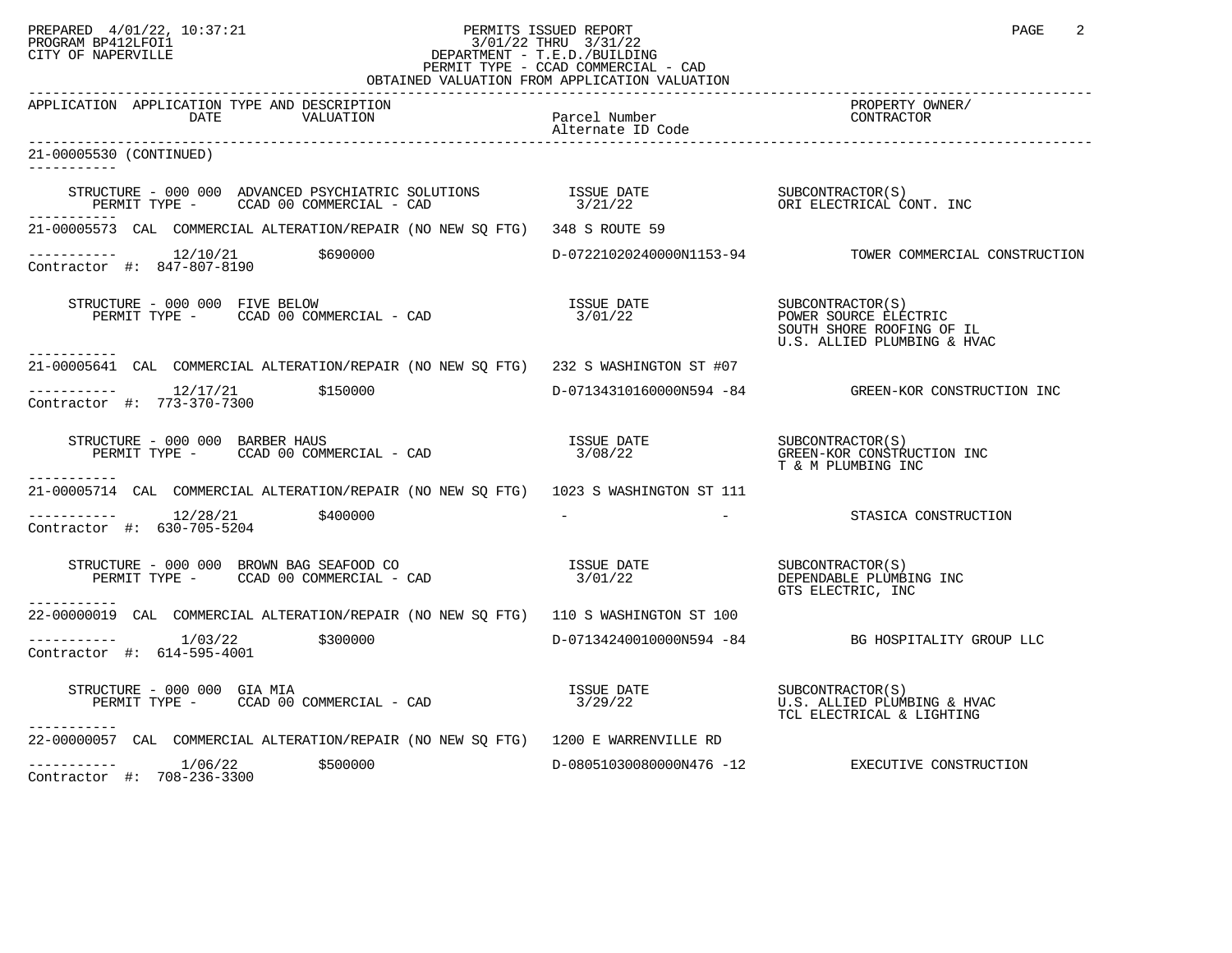## PREPARED 4/01/22, 10:37:21 PERMITS ISSUED REPORT PROGRAM BP412LFOI1 PAGE 3<br>PROGRAM BP412LFOI1 PROGRAM BP412LFOI1 3/01/22 THRU 3/31/22 CITY OF NAPERVILLE **Example 20** CITY OF NAPERVILLE PERMIT TYPE - CCAD COMMERCIAL - CAD OBTAINED VALUATION FROM APPLICATION VALUATION

| APPLICATION APPLICATION TYPE AND DESCRIPTION<br>DATE<br>VALUATION                                                                          | Parcel Number                          | PROPERTY OWNER/<br>CONTRACTOR                            |
|--------------------------------------------------------------------------------------------------------------------------------------------|----------------------------------------|----------------------------------------------------------|
|                                                                                                                                            | Alternate ID Code                      |                                                          |
| 22-00000057 (CONTINUED)<br>-----------                                                                                                     |                                        |                                                          |
| STRUCTURE - 000 000 BMO HARRIS BANK<br>PERMIT TYPE - CCAD 00 COMMERCIAL - CAD                                                              |                                        |                                                          |
| 22-00000112 CAL COMMERCIAL ALTERATION/REPAIR (NO NEW SQ FTG) 280 SHUMAN BL 100                                                             |                                        |                                                          |
| $--------- 1/13/22$<br>\$25000<br>Contractor #: 847-729-5600                                                                               |                                        | D-07014110040000N16 -24 WOODROW DEVELOPMENT INC          |
| STRUCTURE - 000 000 AMERICAN WATER WORKS<br>PERMIT TYPE - CCAD 00 COMMERCIAL - CAD 3/04/22 BERMIT TYPE - CCAD 00 COMMERCIAL - CAD<br>.     |                                        | A+ PLUMBING                                              |
| 22-00000166 CAL COMMERCIAL ALTERATION/REPAIR (NO NEW SO FTG) 1239 S NAPER BL 101                                                           |                                        |                                                          |
| $---------$ 1/18/22 $$240000$<br>Contractor #: $888-666-0757$                                                                              |                                        | D-08292030250000N1868-133 PYRA-MED DESIGN & CONSTRUCTION |
| TRUCTURE - 000 000 DR. YANG ZHOU<br>PERMIT TYPE - CCAD 00 COMMERCIAL - CAD<br>STRUCTURE - 000 000 DR. YANG ZHOU                            | ISSUE DATE SUBCONTRACTOR(S)<br>3/03/22 | A & V ZEMCIC, INC<br>M.A. GLACIER PLUMBING               |
| ------------<br>22-00000293 CAL COMMERCIAL ALTERATION/REPAIR (NO NEW SQ FTG) 931 W 75TH ST 103                                             |                                        |                                                          |
| $---------2/07/22$ \$85000<br>Contractor #: 335-088-8999                                                                                   | D-07251040180000N941 -128 MANLING GE   |                                                          |
| RUCTURE - 000 000 SPECIAL TEA<br>PERMIT TYPE -     CCAD 00 COMMERCIAL - CAD<br>STRUCTURE - 000 000 SPECIAL TEA<br>---------                | ISSUE DATE<br>3/11/22                  | SUBCONTRACTOR(S)<br>AA ELECTRIC<br>TMZ PLUMBING INC      |
| 22-00000313 CAL COMMERCIAL ALTERATION/REPAIR (NO NEW SQ FTG) 1355 E OGDEN AV 105                                                           |                                        |                                                          |
| $---------$ 2/08/22 \$250000<br>Contractor #: 773-692-1896                                                                                 |                                        | D-08081010150000N1862-42 ON POINT DESIGN BUILD           |
| STRUCTURE - 000 000 PINKY PROMISE PEDIATRIC DENTISTRY ISSUE DATE SUBCONTRACTOR(S)<br>PERMIT TYPE - CCAD 00 COMMERCIAL - CAD<br>----------- | 3/29/22                                | PRIME PLUMBING SERVICES INC<br>VOLTICO CORPORATION       |
| 22-00000398 CAL COMMERCIAL ALTERATION/REPAIR (NO NEW SQ FTG) 1230 E DIEHL RD 203                                                           |                                        |                                                          |
| $--------- 2/17/22$<br>\$52653<br>Contractor #: 847-534-2511                                                                               |                                        | D-08053020160000N125 -27 ALLEGIANCE CONSTRUCTION GROUP   |